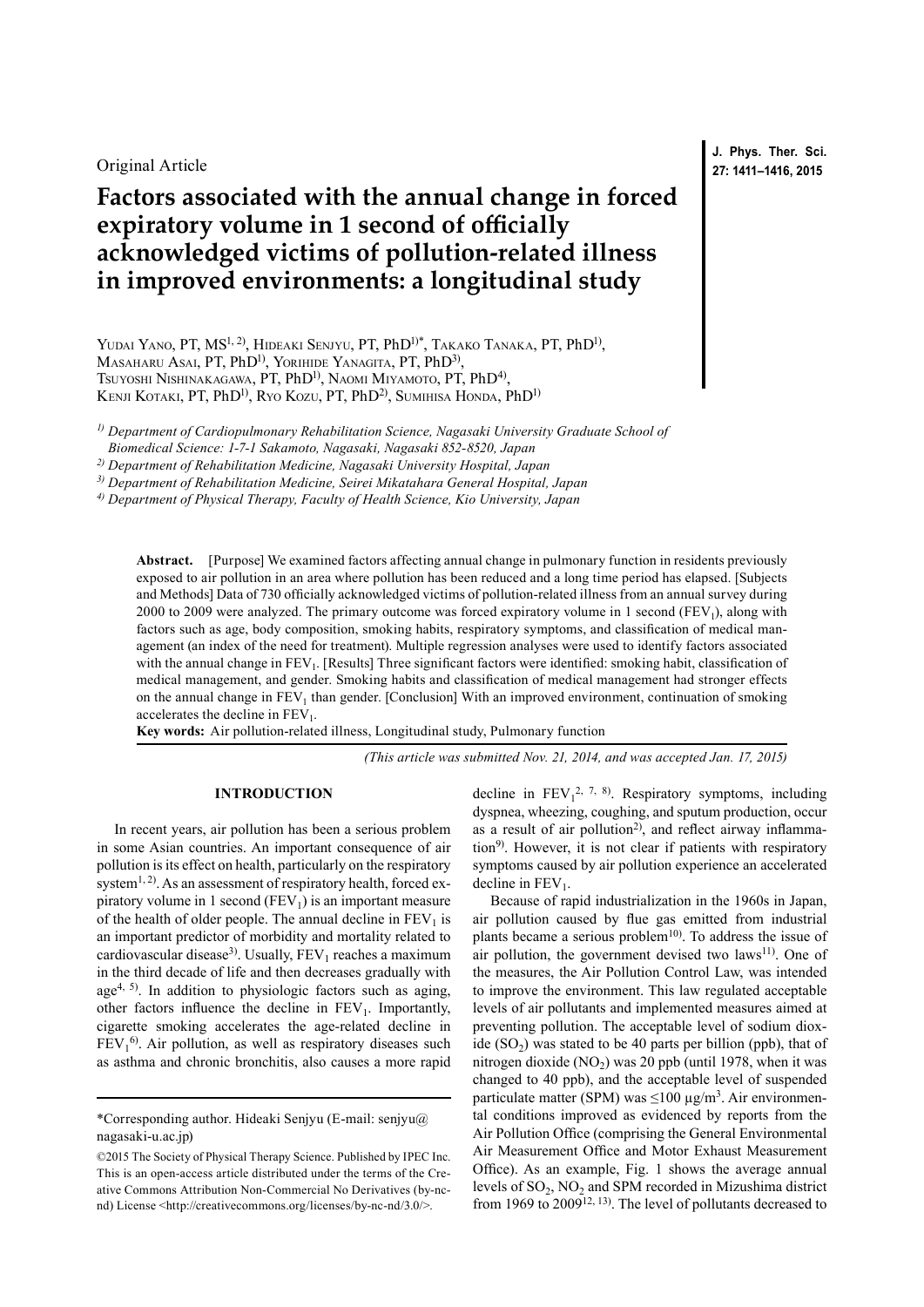below the minimum acceptable level from the mid-1970s. The other measure, the Pollution-related Health Damage Compensation Law, protects the cultural lives and health of people. It compensates officially acknowledged victims with pollution-related illnesses for medical fees and other medical services (e.g., medications).

Decades have passed since air pollution was a serious problem in Japan. Environmental conditions have improved over time, as has the help and aid for affected individuals. Many studies on air pollution have focused on the immediate or relatively short-term effects on measures of health $14-16$ . There is a lack of studies in settings in which the environment has improved and a long period of time has elapsed. Our research team has reported several longitudinal studies that targeted officially acknowledged victims with pollution-related illness<sup>[12, 13, 17\)](#page-5-8)</sup>. However, in one of those studies, smokers were excluded to confine observations to the effect of air pollution<sup>12)</sup>. In our previous report examining the lung function of officially acknowledged victims with pollutionrelated illness in two geographical areas within Japan, smokers were excluded for the same reason<sup>13</sup>). Those two studies found that the annual change in  $FEV<sub>1</sub>$  in non-smokers who were officially acknowledged victims with pollution-related illness was within the normal range. However, those studies were limited in their application because the effect of smoking was not examined and because factors associated with the annual change of  $FEV<sub>1</sub>$  were not clear. If the factor associated with a greater decline in  $FEV<sub>1</sub>$  became clear, it could assist in maintaining lung health in countries in which air pollution is present. The aim of the present study, therefore, was to examine the factors, including cigarette smoking, associated with the annual change in  $FEV<sub>1</sub>$  of officially acknowledged victims with pollution-related illness in settings in which the environment has improved and a long period of time has elapsed. The present study is unique in that the investigation is a longitudinal study of victims in an area in Japan in which air pollution was once a serious problem but where, over the years, air quality has improved.



**Fig. 1.** Concentration of air pollutants in the Mizushima district of Kurashiki from 1969 to 2009[10, 11\)](#page-5-6)

### **SUBJECTS AND METHODS**

The present study was approved by the Ethics Review Committee of Nagasaki University Graduate School of Biomedical Sciences (Nagasaki, Japan). This study was undertaken by analyses of retrospective data obtained from annual health surveys conducted with officially acknowledged victims of air pollution-related illnesses from the Mizushima district of Kurashiki (Okayama Prefecture, Japan) between 2000 and 2009. This area suffered from air pollution during 1960–1970, but the environment improved thereafter.

Officially acknowledged victims of air pollution-related illnesses were registered after fulfilling two main conditions in the Pollution-related Health Damage Special Measures Law (1969) and Pollution-related Health Damage Compensation Law (1973). The first requirement was to register a victim that had been diagnosed to have an air pollutionrelated illness, such as asthma or chronic bronchitis, by a respiratory physician. Respiratory diseases attributed to air pollution in the Pollution-related Health Damage Compensation Law were categorized into four groups: asthma, chronic bronchitis, a combination of asthma and chronic bronchitis, or another respiratory disease. The diagnosis was made based on the results of medical examinations by certified respiratory physicians and official requirements of the law. Chronic bronchitis was diagnosed by the presence of chronic and copious amounts of sputum and a persistent cough. Asthma was diagnosed by the presence of recurrent episodes of dyspnea and wheezing. The second requirement was that individuals had to reside or spend ≥8 h per day in an area specified as having significant air pollution. Table 1 denotes the time required for certification of exposure to air pollution. They were different for each disease and area in which the subject resided or spent time (including work time).

Figure 2 is a flowchart showing the study's selection process. This was similar to the subjects of a study by Tanaka et al.<sup>[12, 13](#page-5-8)</sup>). In 2009, the number of officially acknowledged victims of air pollution-related illness in Kurashiki was 1392. Of these, 774 (56%) were  $\geq$ 65 years of age in 2009. Subjects who had health surveys over a 7 year period were selected. However, 44 individuals were subsequently excluded from this analysis because they had not undergone annual spirometry on ≥7 occasions. Therefore, data of 730 subjects were analyzed in the present study.

**Table 1.** Time required for certification of exposure to air pollution

| Category   | Chronic bronchitis | Asthma |
|------------|--------------------|--------|
| A (months) | 24                 | 12     |
| B (months) | 48                 | 30     |
| C (months) | 36                 | 18     |

Category A: subject resided in the designated area before 1973.

Category B: subject did not reside in the designated area but spent ≥8 h/day in the designated area.

Category C: subject resided in the designated area and then relocated, but returned for work in the designated area for ≥8 h/day.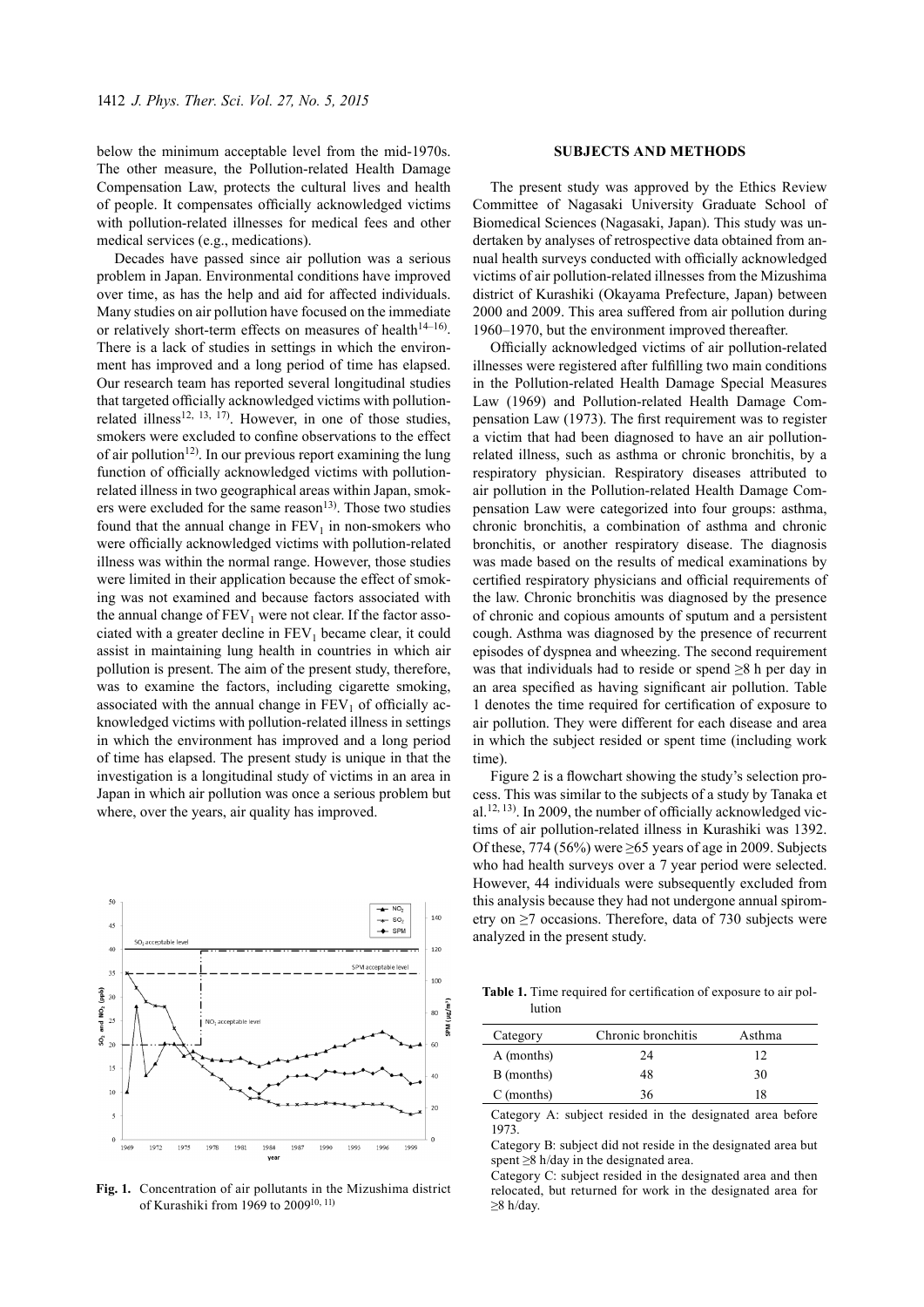Pulmonary function was measured by spirometry (FU-DAC 70; Fukuda Sangyo Inc., Chiba, Japan). Officially acknowledged victims of air pollution-related illnesses were required to undergo spirometry once a year. Spirometry was undertaken by trained staff at Mizushima Kyodo Hospital (Okayama, Japan). Following standardized instructions, spirometry was repeated until ≥3 reproducible forced expiratory volume-time curve curves had been obtained. A nose-clip was applied to each subject, and subjects were in the sitting position during tests. In our analyses, values of forced vital capacity (FVC) and  $FEV<sub>1</sub>$  were used, and these are presented in milliliters or as a percentage of the predicted value (% FVC and %  $FEV<sub>1</sub>$ ) derived from the predicted equations. Percentage FVC was calculated using the equation reported by Baldwin and colleagues<sup>18)</sup>. Percentage  $FEV<sub>1</sub>$  was calculated using the equation reported by Berglund and colleagues<sup>19)</sup>.



Smoking habit was divided into two groups: non-smoker or smoker (including former smokers) as of the year 2000. Respiratory symptoms evaluated comprised "breathlessness", "wheezing" and "cough and sputum production". Respiratory physicians evaluated the presence and severity of symptoms during medical interviews according to a five-grade system. Classification of medical management referred to the extent to which an individual required medical care (e.g., frequency of medical care and necessity for hospitalization). This parameter was also evaluated according to a five-grade system (Table 2).

Statistical analyses were conducted using PASW version 18 (SPSS, Armonk. NY, USA). Values for the mean  $\pm$  standard deviation were calculated for continuous variables. The regression coefficient for the annual mean change in  $FEV<sub>1</sub>$ was calculated using simple linear regression analyses. Further, bivariate analyses were conducted to examine the relationship between the annual change in  $FEV<sub>1</sub>$  and other factors. Spearman rank correlation analyses, Mann-Whitney test, and Kruskal-Wallis test were included in bivariate analyses. Factors found to be independent variables associated with the annual change in  $FEV<sub>1</sub>$  in bivariate analyses were evaluated stepwise in multiple regression analyses. Significance levels of 10% for bivariate analyses and 5% for multiple regression analyses were adopted. In additional analyses to examine the relationship between annual change in  $FEV<sub>1</sub>$  and percentage predicted  $FEV<sub>1</sub>$ , Pearson correlation analyses were carried out with a significance level set at 5%.

## **RESULTS**

Characteristics of subjects measured in the year 2000 are shown in Table 3. There were more females (63%) than males (37%), and more non-smokers (78%) than smokers (22%). Categories of respiratory symptoms and classifications of medical management were rationalized into two or

| Grade | <b>Breathlessness</b>                                                                                                                    | Wheeze                                                                                                                          | Cough and sputum<br>production                                                                  | Medical management<br>classification                                                                                              |
|-------|------------------------------------------------------------------------------------------------------------------------------------------|---------------------------------------------------------------------------------------------------------------------------------|-------------------------------------------------------------------------------------------------|-----------------------------------------------------------------------------------------------------------------------------------|
|       | Too breathless to leave the house.<br>or breathless when dressing or<br>undressing                                                       | Severe episodes $\geq 10$ days/<br>month during the last year                                                                   | Daily cough and sputum,<br>with a large amount of<br>sputum or difficulty<br>clearing sputum    | Requires hospitalization for exac-<br>erbation of symptoms and always<br>requires assistance with activity<br>during daily living |
| 2     | Breathless after walking about 50 m<br>or after a few minutes on level<br>ground                                                         | Severe episodes $\geq$ 5 days/<br>month during the last year,<br>or mild episodes $\geq$ 10 days/<br>month during the last year | Daily cough and sputum,<br>with a moderate amount<br>of sputum or difficulty<br>clearing sputum | Always needs medical treatment<br>and hospitalization required for<br>exacerbation of symptoms                                    |
| 3     | Breathless when walking on level<br>ground and keeping up with people<br>of the same age, but not breathless<br>when walking at own pace | Severe episodes $\geq 1$ day/<br>month during the last year,<br>or mild episodes $\geq$ 5 days/<br>month during the last year   | Daily cough and sputum,<br>but not troublesome dur-<br>ing daily life                           | Always needs medical treatment<br>and sometimes needs hospitaliza-<br>tion                                                        |
| 4     | Breathless when walking up a slight<br>hill or the stairs                                                                                | Mild episodes $\geq$ 1 day/<br>month during the last year                                                                       | Daily cough and sputum<br>for $\leq$ 3 months/year                                              | Always needs to consult a doctor<br>and sometimes needs respiratory<br>medication                                                 |
| 5.    | Breathless only during strenuous<br>exercise                                                                                             | No episodes of wheezing                                                                                                         | No cough or sputum                                                                              | No need for medical management                                                                                                    |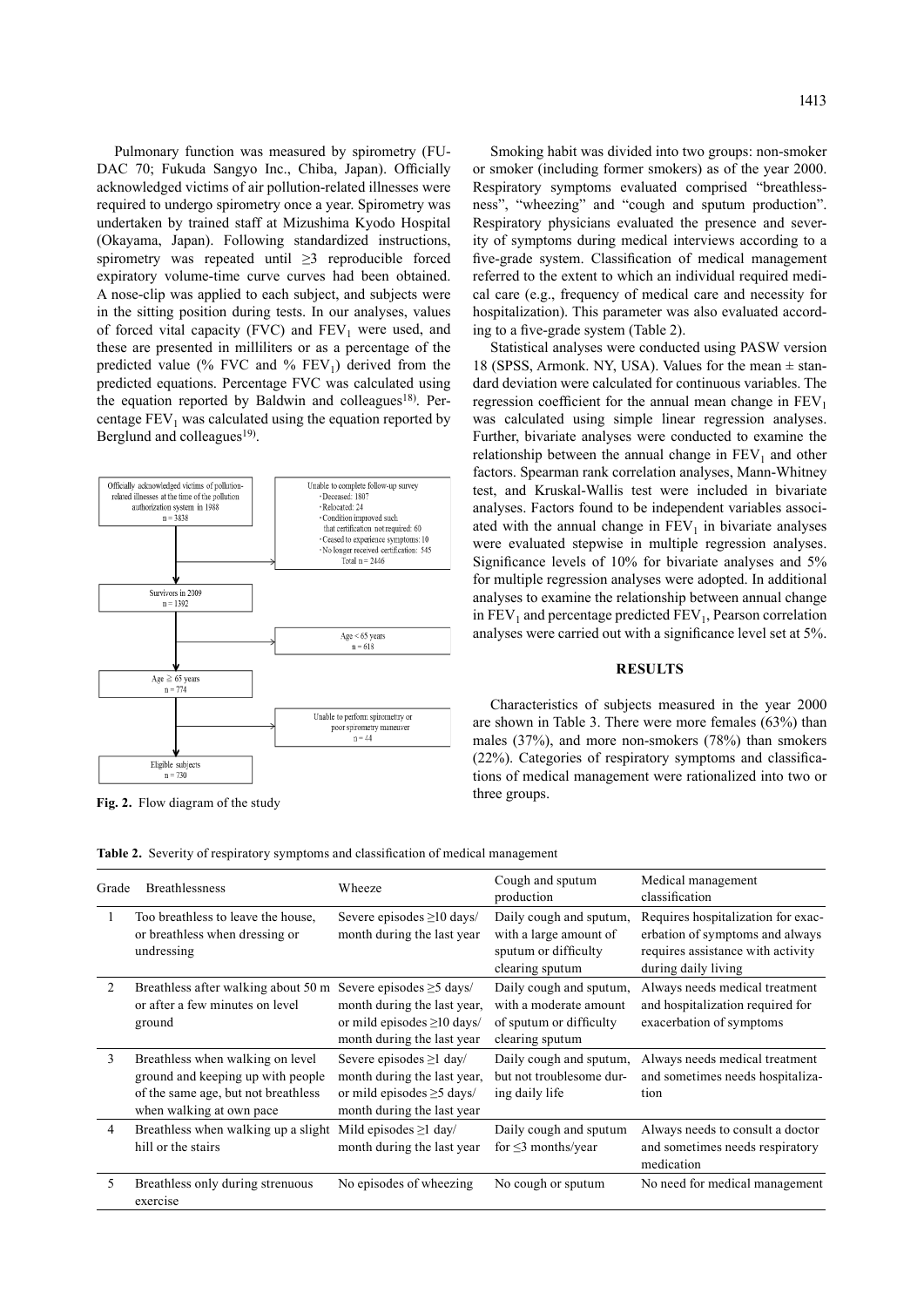| <b>Table 3.</b> Characteristics of the patient cohort as measured in the |  |
|--------------------------------------------------------------------------|--|
| vear 2000                                                                |  |

| Characteristic                          | Mean $\pm$ SD or n (%) |
|-----------------------------------------|------------------------|
| Age, years                              | $68.8 \pm 7.6$         |
| Male gender, n                          | 272 (37)               |
| Height, cm                              | $153.2 \pm 8.5$        |
| Weight, kg                              | $56.3 \pm 10.1$        |
| BMI, $\text{kg/m}^2$                    | $23.9 \pm 3.7$         |
| Smoking habit, n<br>Non-smoker          | 567 (78)               |
| Smoker                                  | 163(22)                |
| $FEV_1$ , mL                            | $1546 \pm 561$         |
| $%$ pred FEV <sub>1</sub>               | $7 \pm 11$             |
| FVC, mL                                 | $2559 \pm 750$         |
| % pred FVC                              | $9 \pm 21$             |
| FEV <sub>1</sub> annual change, mL/year | $-29 \pm 32$           |
| Disease, n                              |                        |
| Asthma                                  | 218 (30)               |
| CB.                                     | 411 (56)               |
| Asthma and CB                           | 97(13)                 |
| Others                                  | 4(1)                   |
| Respiratory symptoms                    |                        |
| Breathlessness, n                       |                        |
| Grades 1-3                              | 180(25)                |
| Grade 4                                 | 483 (66)               |
| Grade 5                                 | 64 (9)                 |
| Wheeze,n                                |                        |
| Grades 1-3                              | 207 (28)               |
| Grade 4                                 | 276 (38)               |
| Grade 5                                 | 247 (34)               |
| Cough and sputum production, n          |                        |
| Grades $1-3$                            | 373 (51)               |
| Grades 4-5                              | 357 (49)               |
| Medical management classification, n    |                        |
| Grades 1-3                              | 192 (26)               |
| Grades 4-5                              | 538 (74)               |

BMI: body mass index;  $FEV<sub>1</sub>$ : forced expiratory volume in one second;  $%$  pred  $FEV<sub>1</sub>$ : percentage of the predicted value of forced expiratory volume in 1 second; FVC: Forced vital capacity; % pred VC: percentage of the predicted value of forced vital capacity; CB: chronic bronchitis; Other: other conditions such as pulmonary emphysema

Tables 4 and 5 provide the results of bivariate analyses investigating the relationship between the annual change in  $FEV<sub>1</sub>$  and other factors. Results of bivariate analyses showed that sex, height, weight, smoking habit, respiratory disease, all respiratory symptoms, and classification of medical management were significant factors associated with the annual change in  $FEV_1$  (p < 0.1). The annual change in  $FEV_1$  in males significantly exceeded that observed in females ( $p <$ 0.05). The annual change in  $FEV<sub>1</sub>$  was also accelerated by smoking. People who had more severe symptoms showed a slower decline than people who had mild symptoms. In addition, those who required more medical treatment and assistance with activities of daily living had a slower annual decline in  $FEV<sub>1</sub>$  than people who did not require these

| <b>Table 4.</b> Correlation coefficients (r) |  |
|----------------------------------------------|--|
| and significance levels (p)                  |  |
| of annual changes in $FEV1$                  |  |

| r         |
|-----------|
| 0.011     |
| $-0.100*$ |
| 0.034     |
|           |

| <b>Table 5.</b> Annual change in $FEV_1$ grouped according to subject |
|-----------------------------------------------------------------------|
| characteristics by bivariate analyses                                 |

| Factor                                                                                    | $\Delta$ FEV <sub>1</sub> (mL/year) |
|-------------------------------------------------------------------------------------------|-------------------------------------|
| Gender*                                                                                   |                                     |
| Male                                                                                      | $-36 \pm 40$                        |
| Female                                                                                    | $-25 \pm 25$                        |
| Smoking habit*                                                                            |                                     |
| Non-smoker                                                                                | $-25 \pm 29$                        |
| Smoker                                                                                    | $-41 \pm 38$                        |
| Respiratory disease*                                                                      |                                     |
| Asthma                                                                                    | $-23 \pm 31$                        |
| CB                                                                                        | $-31 \pm 32$                        |
| Asthma and CB                                                                             | $-32 \pm 32$                        |
| Respiratory symptoms                                                                      |                                     |
| Breathlessness*                                                                           |                                     |
| Grades $1-3$                                                                              | $-20 \pm 30$                        |
| Grade 4                                                                                   | $-31 \pm 33$                        |
| Grade 5                                                                                   | $-33 \pm 25$                        |
| Wheeze*                                                                                   |                                     |
| Grades $1-3$                                                                              | $-22 \pm 31$                        |
| Grade 4                                                                                   | $-29 \pm 32$                        |
| Grade 5                                                                                   | $-33 \pm 32$                        |
| Cough and sputum*                                                                         |                                     |
| Grades $1-3$                                                                              | $-26 \pm 31$                        |
| Grades 4-5                                                                                | $-31 \pm 33$                        |
| Medical management classification*                                                        |                                     |
| Grades $1-3$                                                                              | $-20 \pm 30$                        |
| Grades 4-5                                                                                | $-32 \pm 32$                        |
| $\mathbf{M} = 0.00 \times 0.1 \times \mathbf{F} \mathbf{F} \mathbf{W}$ $\mathbf{M} = 1.1$ | TPTI (I)                            |

Mean  $\pm$  SD; \*p<0.1;  $\Delta$ FEV<sub>1</sub>, annual change in FEV<sub>1</sub> (mL); CB: chronic bronchitis

#### interventions.

Results of multiple regression analyses are shown in Table 6. The strongest factor related to the annual change in  $FEV<sub>1</sub>$  was smoking habit, followed by classification of medical management, and gender. There was no multicollinearity according to the variance inflation factor, which means no correlation between these factors.

Additional analyses revealed a significant weak inverse correlation between the annual change in  $FEV<sub>1</sub>$  and percentage predicted FEV<sub>1</sub> ( $r = -0.26$ ,  $p < 0.001$ ) (Fig. 3). This finding suggested that subjects with better pulmonary function showed a more rapid decline in  $FEV<sub>1</sub>$ .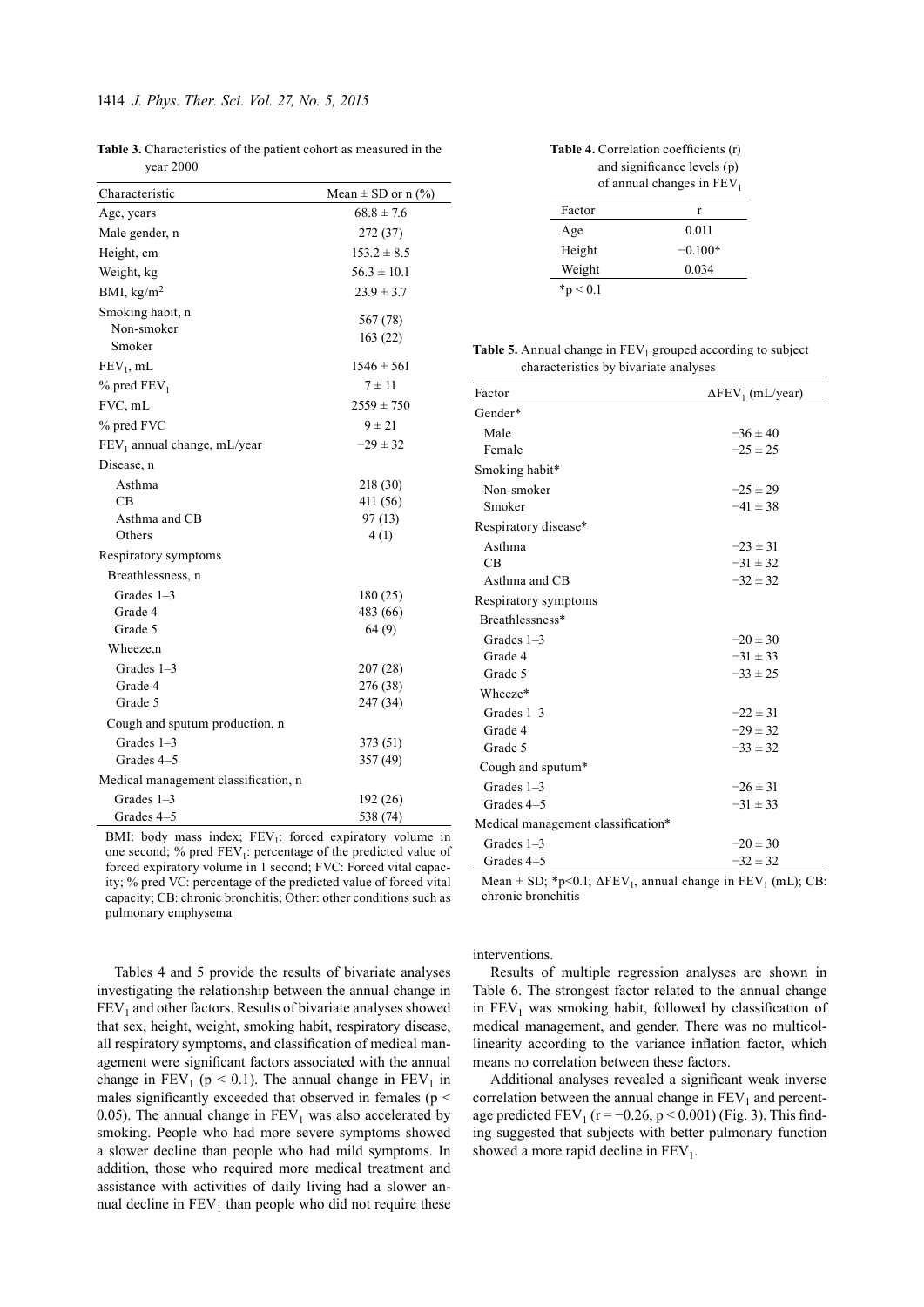|                                                                                  | $\Delta$ FEV <sub>1</sub> |      |                             |         |
|----------------------------------------------------------------------------------|---------------------------|------|-----------------------------|---------|
| Factor                                                                           |                           | в    | 95% CI                      | VIF     |
| Smoking habit* (Smoker, 0; Non-smoker, 1)                                        | 4.22                      | 0.17 | 2.08 to 8.88                | 1.157   |
| Medical management classification* (Grades $1-3$ , 0; Grades $4-5$ , 1) $-10.92$ |                           |      | $-0.15$ $-14.15$ to $-3.56$ | - 1.007 |
| Gender <sup>*</sup> (Male, 0; Female, 1)                                         | 6.22                      | 0.09 | 2.62 to 12.86               | 1.151   |

 $*p < 0.05$  indicates statistical significance.  $\Delta FEV_1$ , annual change in  $FEV_1$ ; B, partial regression coefficient; β, standardized partial regression coefficient; CI: confidence interval; VIF: variance inflation factor



**Fig. 3.** The relationship between annual change in  $FEV<sub>1</sub>$  and % predicted FEV<sub>1</sub>

#### **DISCUSSION**

This is the first study to investigate the factors associated with the annual change in  $FEV<sub>1</sub>$  in residents previously exposed to air pollution after the environmental conditions had improved and a long time period had elapsed.

Multiple regression analyses showed that smoking habit, classification of medical management, and gender were significant factors in order of decreasing effect. The prediction equation for  $FEV_1$  is determined mainly by gender<sup>[20, 21](#page-5-13)</sup>) but, interestingly, smoking habit exceeded the effects of gender in the present study. This result suggests the significant negative effects of smoking on pulmonary function. Largest decreases in  $FEV<sub>1</sub>$  occurred in smokers, whereas the smallest decreases occurred in non-smokers. Studies have reported similar results<sup>6, 22</sup>). The annual decline in  $FEV<sub>1</sub>$  of the nonsmokers was −25 mL/year. This value falls in the range that has been reported for healthy Japanese non-smoking males and females aged >65 years (i.e.,  $-31$  to  $-22$  mL/year)<sup>[23–25\)](#page-5-14)</sup>. Even if people had suffered damage from air pollution at one time, those who were non-smokers demonstrated more preserved lung function over time.

All symptoms were identified to be significant in bivariate analyses, but none of these symptoms were found to be significant in multiple regression analyses. Some studies have suggested that males with a chronic cough or sputum production and females with a chronic cough demonstrate a rapid decline in respiratory function<sup>26, 27</sup>). As a result, respiratory symptoms are usually associated with a decline in  $FEV<sub>1</sub>$ . Conversely, another study found that respiratory symptoms do not necessarily result in a decline in  $FEV<sub>1</sub><sup>28</sup>$  $FEV<sub>1</sub><sup>28</sup>$  $FEV<sub>1</sub><sup>28</sup>$ . The results of our study are consistent with this latter observation.

Classification of medical management was identified as a specific factor associated with the annual change in  $FEV<sub>1</sub>$ . Presence of a single respiratory symptom did not significantly affect the annual change in  $FEV<sub>1</sub>$ , but the classification of medical management might be a comprehensive index and reflect the overall severity of respiratory disease (including all respiratory symptoms). This phenomenon may explain why classification of medical management was a significant factor.

Physical and pulmonary function, in general, decline with aging<sup>[29, 30](#page-5-17)</sup>). Interestingly, as classification of medical management and/or respiratory symptoms became more severe, the decline in  $FEV<sub>1</sub>$  became less in the present study. In the Understanding Potential Long-term Impacts on Function with Tiotropium (UPLIFT) study, patients with severe chronic obstructive pulmonary disease (COPD) showed smaller declines in  $FEV<sub>1</sub>$  than those with less severe COPD[31\)](#page-5-18) . Another study reported that the annual change in  $FEV<sub>1</sub>$  was less in patients with advanced stages of COPD<sup>[32](#page-5-19))</sup>. In general, more treatments (e.g., bronchodilators or other medication) are administered as disease severity increases. As a result, the decline in  $FEV_1$  might become smaller. This phenomenon may explain why the annual decline in  $FEV<sub>1</sub>$ becomes smaller with lower  $\%$ FEV<sub>1</sub> (Fig. 3).

Another factor that could be associated with the annual change in  $FEV<sub>1</sub>$  is the age of subjects. In the present study, the mean age of subjects was 68.8 years in the year 2000. In contrast, the mean age of subjects in studies that examined longitudinal changes in pulmonary function ranged from 20 years to 60 years<sup>20, 33, 34</sup>. The slope of the prediction equation in those studies was steeper than that in the present study. However, in studies that involved older subjects, the slope of the prediction equation was less pronounced<sup>35, 36</sup>. The annual change in  $FEV<sub>1</sub>$ , in general, declined with age. However, the decline may be slowed at an advanced age and then the impact of aging may be slight. Moreover, height was not selected by multiple regression analyses, and is a factor that may also be influenced by aging. However, the most important factor affecting pulmonary function and the decline of  $FEV<sub>1</sub>$  was smoking<sup>[18, 19](#page-5-11)</sup>). The impact of the factors affecting  $FEV_1$  might, therefore, be affected by disease progression or aging. Further investigations are required for clarification of this question.

The present study was limited by the fact that it was retro-